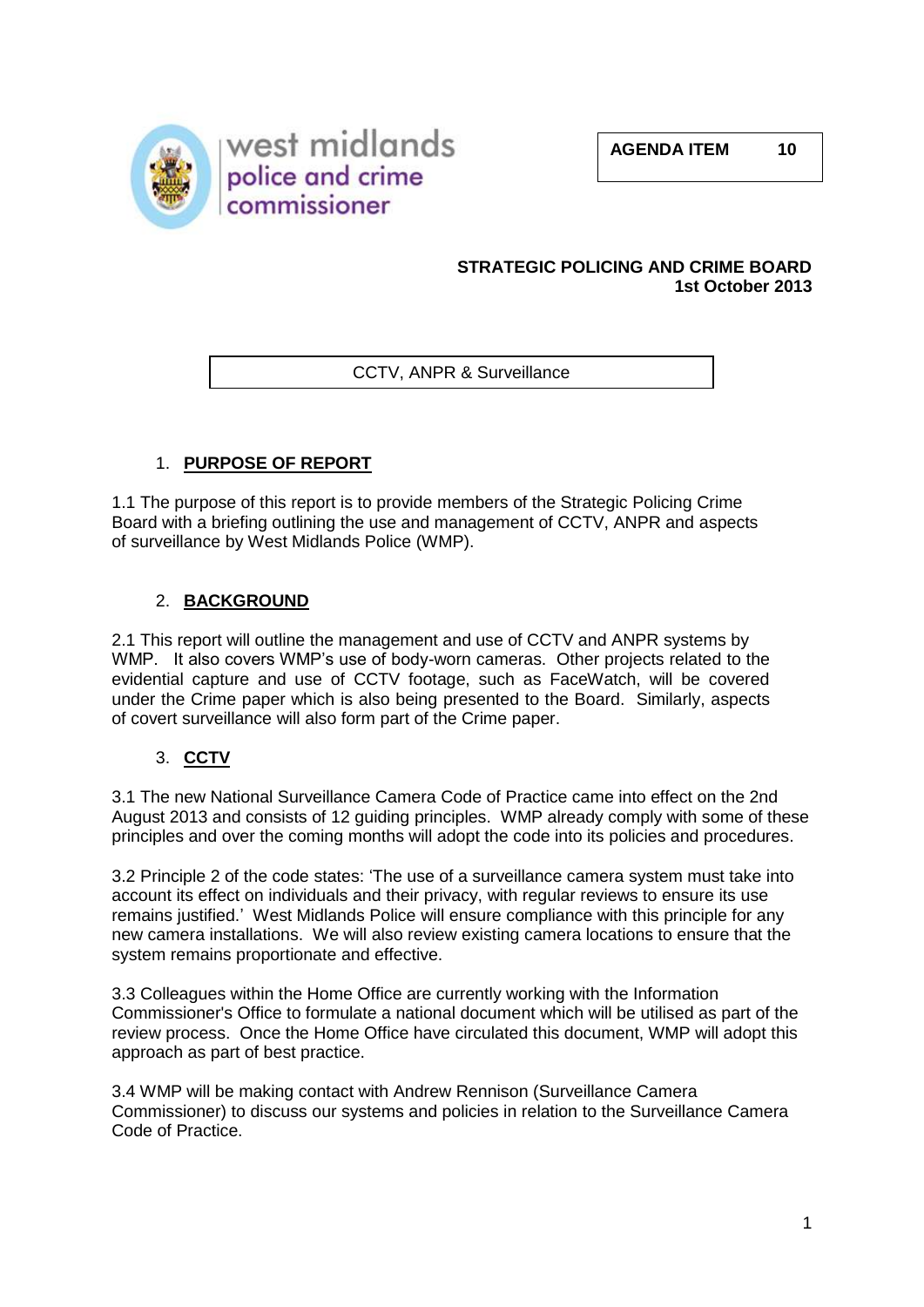3.5 It is not anticipated that there will be significant cost implications in ensuring compliance with the code, although any redeployment of cameras following review would incur additional costs.

3.6 WMP is able to view and access certain CCTV cameras through the contact centres. CCTV feeds from Birmingham City Council are also visible at the Events Control Suite (ECS). WMP are investigating the feasibility of linking the other 6 local authority CCTV schemes into the ECS. CCTV cameras from Wolverhampton, Coventry, Walsall, Solihull and Dudley are already transmitted into WMP LPU Contact Centres. If these cameras could be connected into the force ICT network, there is a possibility that in addition to being available locally, they could also be visible at the ECS. The security and integrity of the local authority CCTV scheme would not be compromised by this link. WMP are also investigating Airwave communication links with local authority CCTV schemes.

3.7 A potential technical solution and outline costs to link one of the local authority CCTV feeds into the ECS will be presented at the next CCTV/ANPR Strategy Board meeting in October for discussion.

## 4. **ANPR**

4.1 WMP governance regarding ANPR is via a combined CCTV/ANPR Strategy Board, chaired by ACC Operations, currently ACC Cann. This Board meets quarterly and attendees include: Head of Central Motorway Police Group, Head of CID, Head of Counter Terrorism Unit, Head of Operations, Head of Intelligence, Head of Professional Standards amongst others.

4.2 WMP current ANPR Strategy was ratified by the Board in April 2011 and is closely aligned with the aims of the 'National ACPO ANPR Strategy for the Police Service - 2010 to 2013'. The new national ANPR Strategy is at final draft stage and, once released, WMP will revisit its current ANPR Strategy.

4.3 The Board also ratify ANPR policies, such as 24x7 ANPR alarm monitoring, access to ANPR data, weeding of ANPR data and ANPR information sharing with regional forces. WMP are also members of the Regional User Group for ANPR, which consists of representation from WMP, Staffordshire Police, West Mercia Police and Warwickshire Police. The aim of the regional group is to encourage sharing of best practice and a consistent approach to ANPR across the four regional force areas. This group is also represented on the National User Group for ANPR.

4.4 WMP operate a system of graded response to ANPR activations through the alarm monitoring system based in contact centres. Certain reports, such as those placed on stolen vehicles, receive an immediate grading of response meaning that appropriately trained staff will normally be deployed to intercept the vehicle utilising their emergency warning equipment. Other reports are subject to a lower grading and do not receive a 'blue light' response. This policy is designed to ensure that the opportunities provided by ANPR to prevent crimes in action, save life and arrest offenders are fully exploited whilst balancing this against the need to deploy resources in an efficient manner that does not place the public or WMP staff at unnecessary risk.